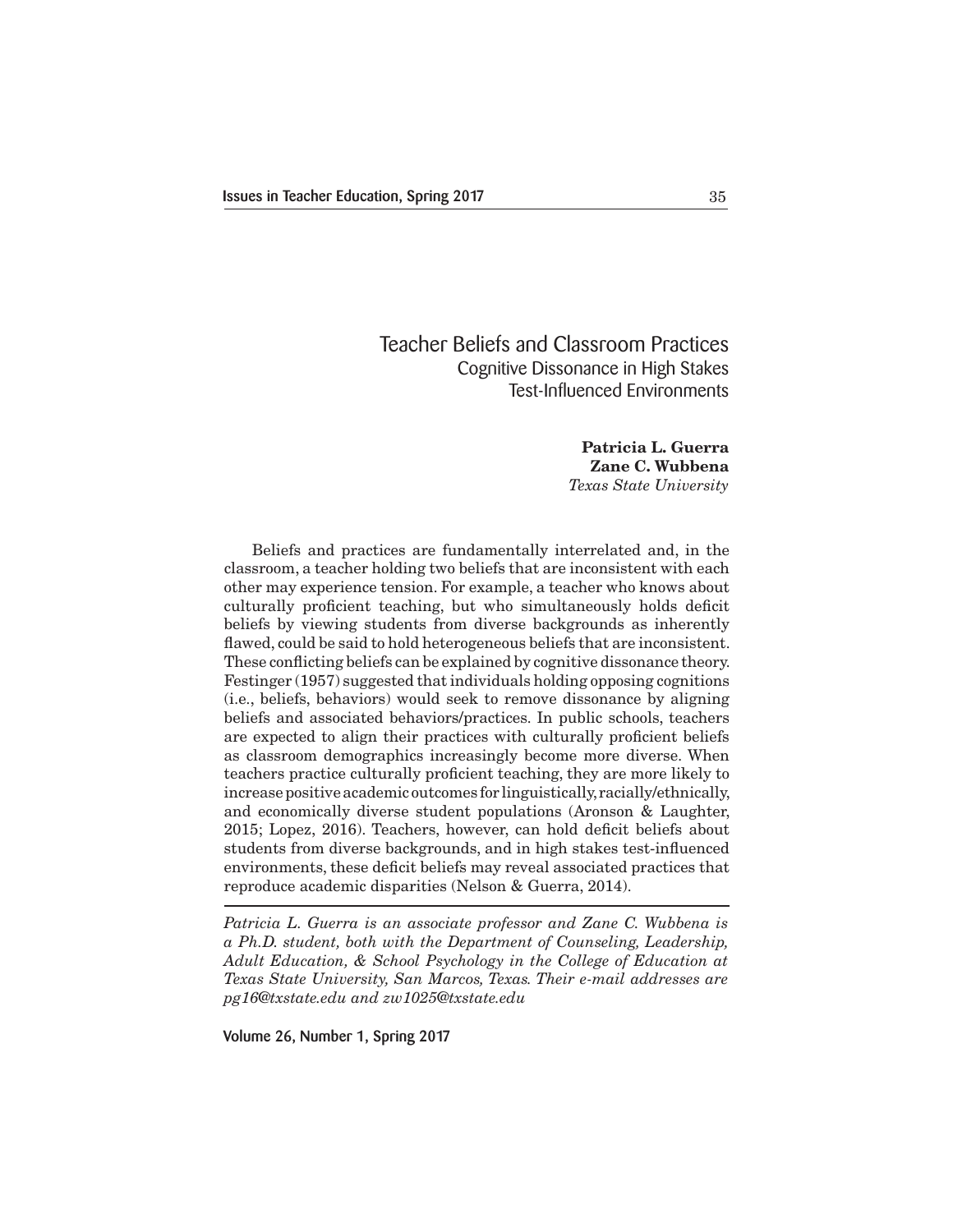Previous research has addressed several aspects of teacher beliefs and practices. This research has examined teacher beliefs (Fang, 1996; Pajares, 1992), culturally proficient teacher beliefs and practices (Aronson & Laughter, 2015; Lopez, 2016), deficit beliefs in teachers and school leaders (Guerra & Nelson,2009;Nelson & Guerra,2014;Valencia, 2010), and awareness of cognitive dissonance as a mechanism for reducing resistance to diversity (McFalls & Cobb-Roberts, 2001). To the best of our knowledge, no research has used cognitive dissonance theory to understand how teachers' heterogeneous beliefs—beliefs of culturally proficient teaching and deficit beliefs about academic achievement of diverse students—are parsed in accordance with practices.

 In the current study, we qualitatively investigate the relationship between teacher beliefs and their associated teacher practices at two public elementary schools with diverse student populations through the theoretical perspective of cognitive dissonance.We argue that while teachers may hold theoretical beliefs about culturally proficient teaching, they may also hold deficit beliefs associated with pre-existing cognitions about the reasons for disparities in the academic outcomes of diverse student populations. Moreover, we argue that the sample of teachers minimized dissonance between conflicting cognitions by aligning classroom-teaching practices and deficit beliefs. Three research questions guided this study (RQ1-3):

• RQ1:What beliefs (culturally proficient beliefs, deficit beliefs) do teachers hold about teaching students from diverse populations?

• RQ2: What are the classroom practices of teachers with diverse students?

• RQ3: What is the relationship among culturally proficient beliefs, deficit beliefs, and teacher practices in the classroom?

 We address these research questions in several steps. First, we review the literature on teacher beliefs and practices, including the topics of culturally proficient beliefs and deficit beliefs and their associated practices. We then discuss the theoretical perspective of cognitive dissonance.Weuse cognitive dissonance as aninterpretive lens for the third research question. In the method section,we review the participants and context of the study followed by the sources of data collection and the procedures for analyzing the data. We present and discuss the findings in light of the relevant literature and cognitive dissonance theory. We conclude the study with several recommendations for teacher practice and future research.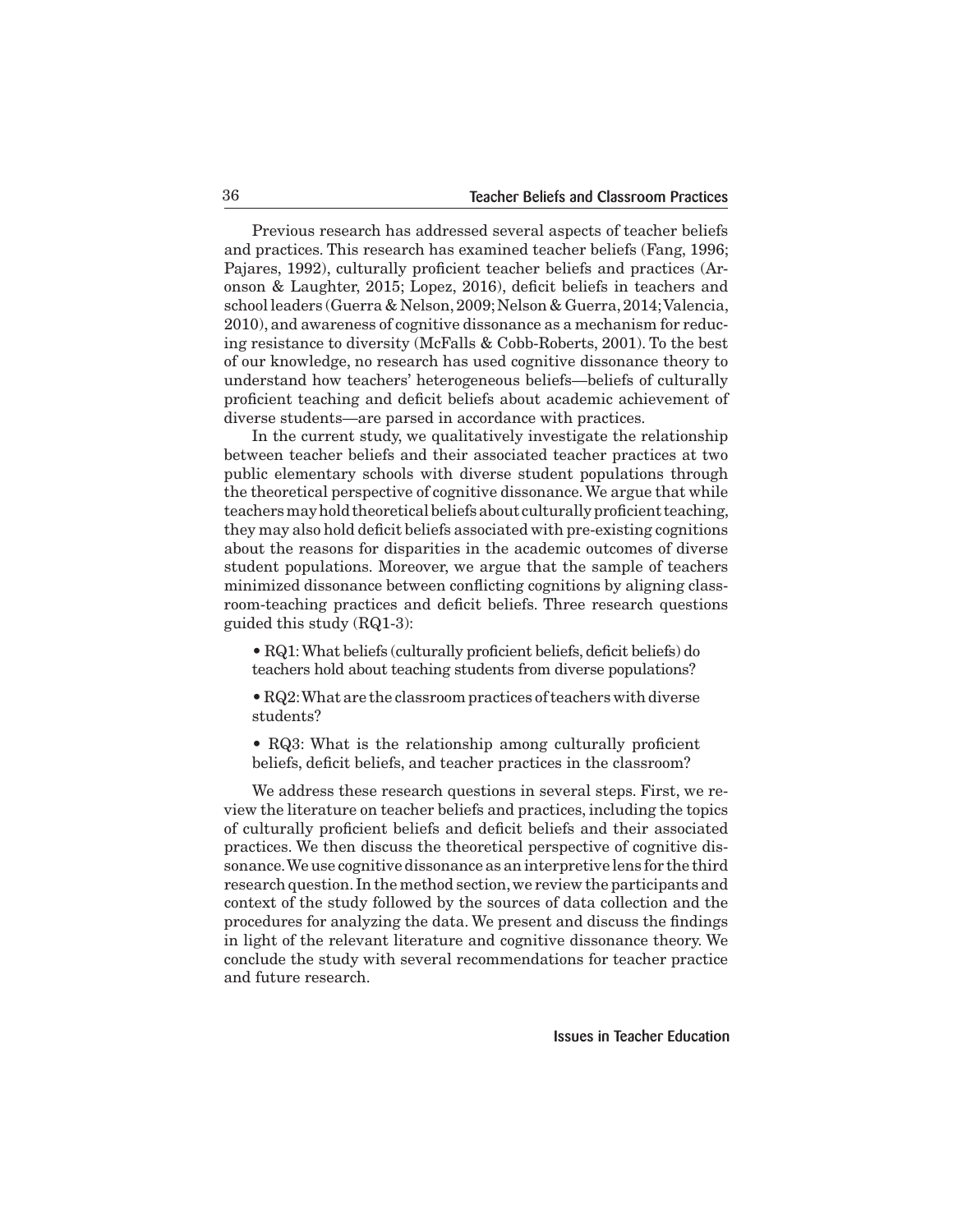### Literature Review

#### *Teacher Beliefs*

 What are teacher beliefs? Before considering teacher beliefs, we must first consider what Pajares (1992) called, the messy construct of beliefs. Beliefs have been defined in numerous ways, however, Rokeach's (1968) suggested the definition that beliefs are "any simple proposition, conscious or unconscious, inferred from what a person says or does..." (p. 113). Rokeach further suggested that beliefs integrate descriptive (e.g., I teach diverse students), evaluative (e.g., S/he won't do well on the test), and prescriptive elements (e.g., An achievement gap will always exist). Beliefs, therefore, serve as "powerful filters that shape how an individual sees the world, sees other people, and sees oneself"(Nelson & Guerra, 2009, p. 70). Yet, beliefs are unobservable constructs that must be inferred from what a person says or does (Pajares, 1992), and these inferences are driven by a particular set of assumptions about beliefs.

 Rokeach (1968) outlined three assumptions underling individual beliefs related to their centrality. First, there is variance in beliefs. Second, beliefs with less variance (that is, beliefs that are more central) resist change the most. And, third, when central beliefs change, they induce changes in the larger belief system. Belief systems, according to Rokeach, not only include beliefs, but also belief substructures. Belief substructures include both attitudes and values. According to Pajares (1992), attitudes constitute clusters of beliefs organized around a situation that makes individuals predisposed to action, while values "house the evaluative, comparative, and judgmental functions of beliefs and replace predisposition with an imperative to action" (p. 314). Pajares situates values and attitudes within the structure of an individual's belief system, and this belief system undergirds teacher beliefs and their subsequent practices.

 Pajares (1992) considered the messy construct of teacher beliefs to be one of the most important in educational research. For instance, public schools in the United States are experiencing increasing numbers of linguistically, racially/ethnically, and economically diverse student populations (Hussar & Bailey, 2016). With these demographic changes, teachers are expected to hold culturally proficient beliefs about students from diverse backgrounds (Nelson & Guerra, 2014). Cultural proficiency has been defined as the beliefs and behaviors of an individual (or policies and practices of an organization), enabling them to interact effectively with others in culturally diverse environment (Lindsey, Robins, & Terrell, 1999).While culturally proficient beliefs have been operationalized in different forms in schools, for example, culturally relevant pedagogy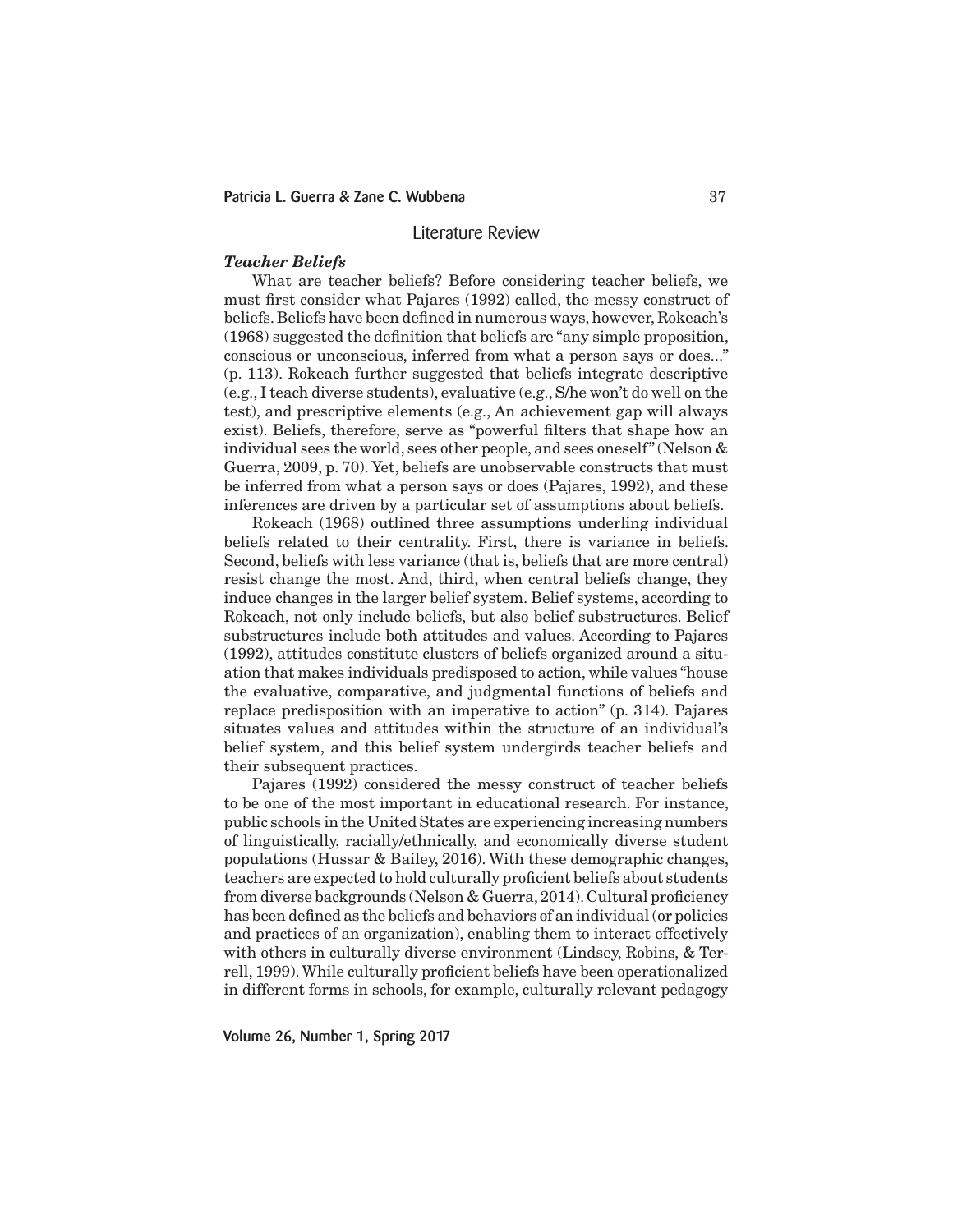(Ladson-Billings, 2014) and culturally responsive teaching (Gay, 2010), they have been linked to positive student outcomes, such as increased student motivation (Bui & Fagan, 2013), interest (Choi, 2013; Dimick, 2012), and confidence on standardized tests (Hubert, 2013).

 Research, however, suggests the existence of disconnect between teacher and student backgrounds, which can affect teachers' beliefs about diverse student populations (Au & Blake, 2003). This disconnect is related to the asymmetry between the increasing diversity of students in the public school classroom and their teachers, who are often White, females, from a middle-class background (Sleeter, 2001; Snyder, de Brey, & Dillow, 2016). In contrast to culturally proficient beliefs about diverse populations, a multicultural educational approach has been based on the assumption that public schools have historically and systemically restricted academic success of students, because their racial, ethnic, and socioeconomic backgrounds differ from the mainstream student population (Banks & Banks-McGee, 2007).

 Deficit beliefs serve as one mechanism for restricting the academic success of diverse student populations. Valencia (2010) suggests deficit beliefsare the tendency toplaceblame for failure onthe individual rather than attributing responsibility on systemic structures and ingrained practices that may interfere with studentlearning.For example, Nelson and Guerra (2014) examined the beliefs and cultural knowledge of 111 practicing educators using a qualitative beliefs survey. In response to one classroomscenario,they foundthat,while"studentsdrewcollectivist representations offamilywhenthe teacherwas expecting individualistic representations, educators tended to suggest culturally, linguistically, and economically diverse students did not have either the background information or the skills to correctly complete the assignment" (p. 86) rather than considering how the influence of culture affected the studentteacher interaction. Cummins (2001) suggested that teachers tend to perseverate ondeficitbeliefs rather thanthedistributionof economicand educational resources as factors perpetuating student underachievement. Deficit beliefs remain difficult to change (Bandura, 1986; Bruner, 1996; Pajares, 1992; Pohan, 1996). Changing deficit beliefs requires changing deep-seated assumptions by bringing them to the level of consciousness (Nelson & Guerra, 2014).Without bringing deficit beliefs to the surface, the unequal outcome differences of diverse students may be manifested in teacher practices that exclude culturally proficient sensitivity (Quiocho & Daoud, 2006; Souto-Manning & Swick, 2006; Zarate, 2007).

### *Teacher Beliefs and Practices*

 Fang (1996) suggested that teacher beliefs influence classroom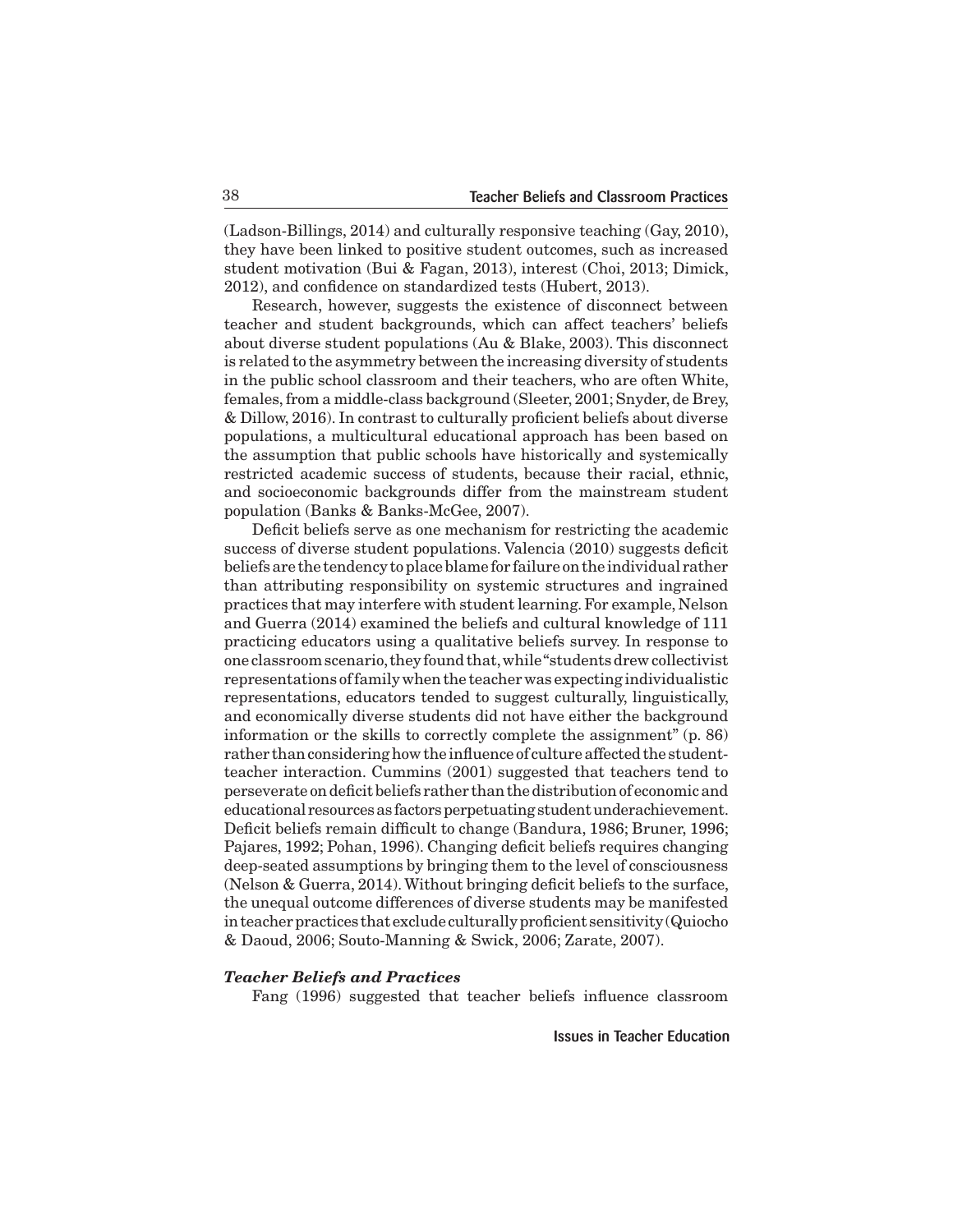practices in consistent and inconsistent ways. Kagan (1992) noted, "a teacher's beliefs tend to be associated with a congruent style of teaching that is often evident across different classes and grade level" (p. 66). Consistency between teacher beliefs and practices has been found in different academic subjects: mathematics (Vacc & Bright, 1999), science (Czerniak & Lumpe, 1996), history (Wilson & Wineburg, 1988), and literacy (Fang, 1996). However, other research has found teacher beliefs and practices to be inconsistent(Ertmer, Gopalakrishnan, & Ross, 2001; Farrell & Lim, 2005; Wilson, Konopak, & Readence, 1991). One factor influencing belief-practice consistency has been related to context, including both the school/classroom context and the policy context (Fang, 1996). For example, contextual factors in the school/classroom include level of support from administration (Kilgore, Ross, & Zbikowski, 1990), classroom management and routines, differences in abilities of students and their learning styles, textbooks, students' social and emotional differences, teacher-student respect and relationships (Fang, 1996) while the policy context includes the influence of high-stakes standardized testing on the narrowing of academic content and teacher classroom practices (Au, 2007, 2009; Watanabe, 2007, Yamashita, 2011).

### *Cognitive Dissonance*

Cognitive dissonance has been considered one of the most simplistic and widely accepted accounts of cognitive (i.e., beliefs, behaviors) change (Perlovsky, 2013). Festinger's (1957) theory of cognitive dissonance suggested that individuals seek to maintain consonance (or consistency) among multiple cognitions of beliefs and behaviors, among other things. When these cognitions are dissonant (or inconsistent), individuals engage in changing their beliefs and/or behaviors to make them consonant in order to achieve cognitive consistency.Dissonance can be reduced in four ways, "individuals could add consonant cognitions, subtract dissonant cognitions, increase the importance of consonant cognitions, or decrease the importance of dissonant cognitions" (Harmon-Jones, 2012, p. 544). Dissonance research has primarily focused on reducing dissonance by enacting changes in beliefs rather than changes in behaviors (Cooper, 2007). Cognitive change, however, is expected in the direction of the most central cognitions and, when applied to the present study, teacher belief-practice consistency is likely to be influenced by the policy context of high-stakes test influenced environments.

 Cognitivedissonancetheoryhasbeenappliedineducational research related to diversity and teacher beliefs and practices. Some of this research has described the role of cognitive dissonance as a strategy in teaching for social justice (Gorski, 2009), reducing pre-service teacher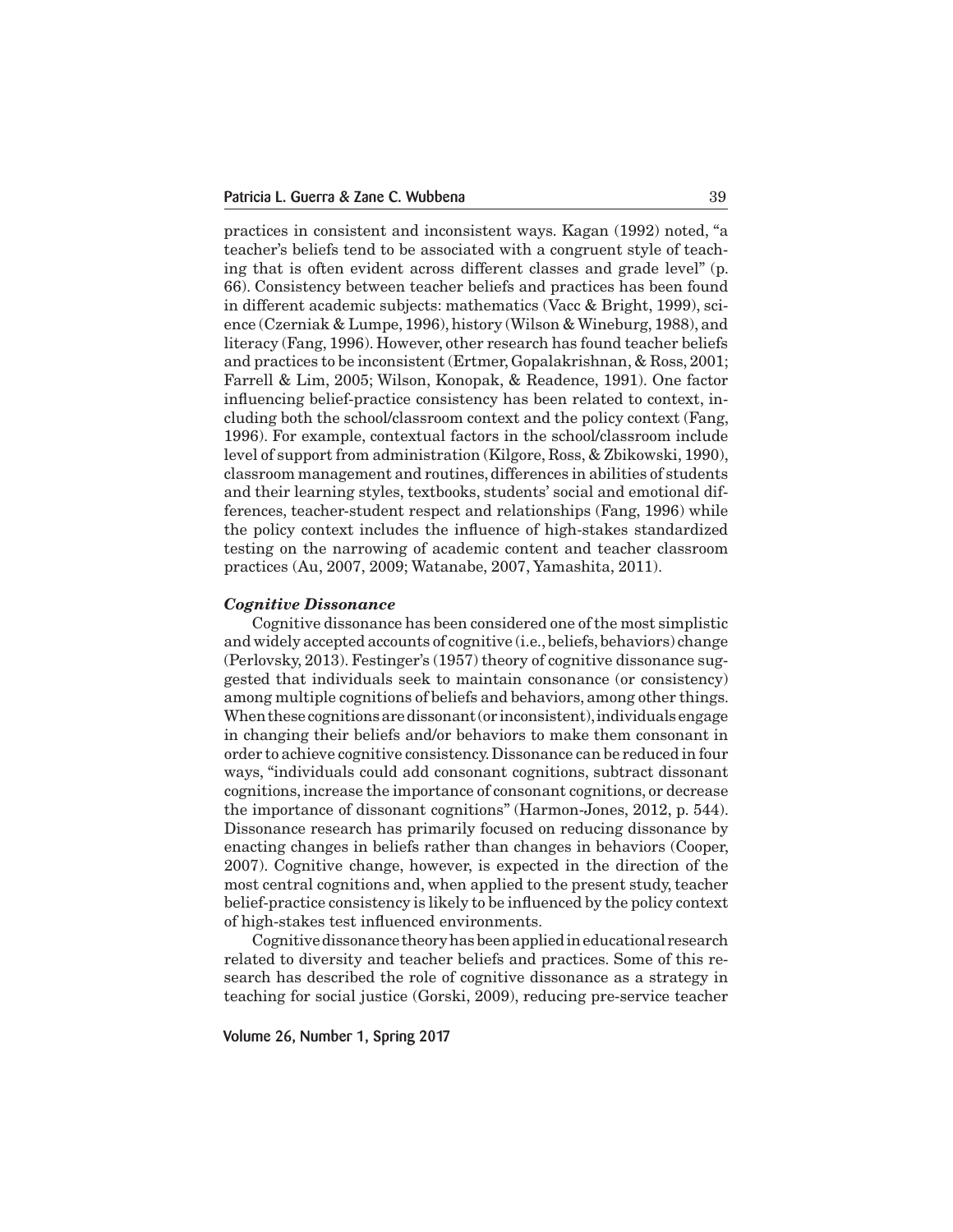resistance to diversity training (McFalls & Cobb-Roberts, 2001), and teacherawareness ofbelief-practice inconsistency (Karaaðaç&Threlfall, 2004). Both Gorski (2009) and McFalls and Cobb-Roberts (2001) applied cognitive dissonance theory to help teachers and students learn about the effects of conflicting cognitions on teacher practices in the classroom. This research assumed that an awareness of cognitive disharmony would induce cognitive change to achieve harmony. Karaaðaç and Threlfall (2004), however, examined the inconsistencies between teacher beliefs and practices in mathematics classrooms.Their findings suggested that, while teachers had beliefs about mathematics teaching, their classroom practices conflicted with these beliefs even though the teachers were aware of disharmony between their beliefs and practices. From a social cultural perspective, the findings suggested the "consonant elements" from settings with shared goals were sufficient to dissipate the tension between beliefs and practice. Cognitive dissonance theory, therefore, is likely to yield an informative account of different teacher beliefs and how these beliefs are parsed according to teacher practices in the classroom.

# Method

#### *Participants and Context*

 Participants and context for this qualitative study were based on a purposeful, convenience sample of teachers from two public elementary schools located in the southwest U.S.. Demographic composition of the first elementary school, serving pre-kindergarten through fifth grades, included 866 students: White  $(54.4\%)$ , Hispanic  $(22.2\%)$ , Black  $(8.5\%)$ , Asian/Pacific Islander (9.9%), and Other (5%). From this school, 49 teachers participated, including 44 (90%) White and 5 (10%) Hispanic. Demographic composition ofthe second elementary school, serving third though fifth grades, included 398 students: Hispanics  $(52\%,)$ , White  $(36\%)$ , Black  $(7.2\%)$ , and Other  $(5\%)$ . From this school, 19 teachers participated, including: 16 (84%) White and 3 (16%) Hispanic. These two elementary schools were selected, because both campuses had an improvement plan indicating the need to improve state testing performance for "economically disadvantaged" and "at-risk" Black and Hispanic students. Because this study aimed to understand differences in teacher beliefs and practices and not a comparison among beliefs and practice,we combined data from both schools together. And, because this study relied on a purposeful sample, inferences beyond the present study are limited.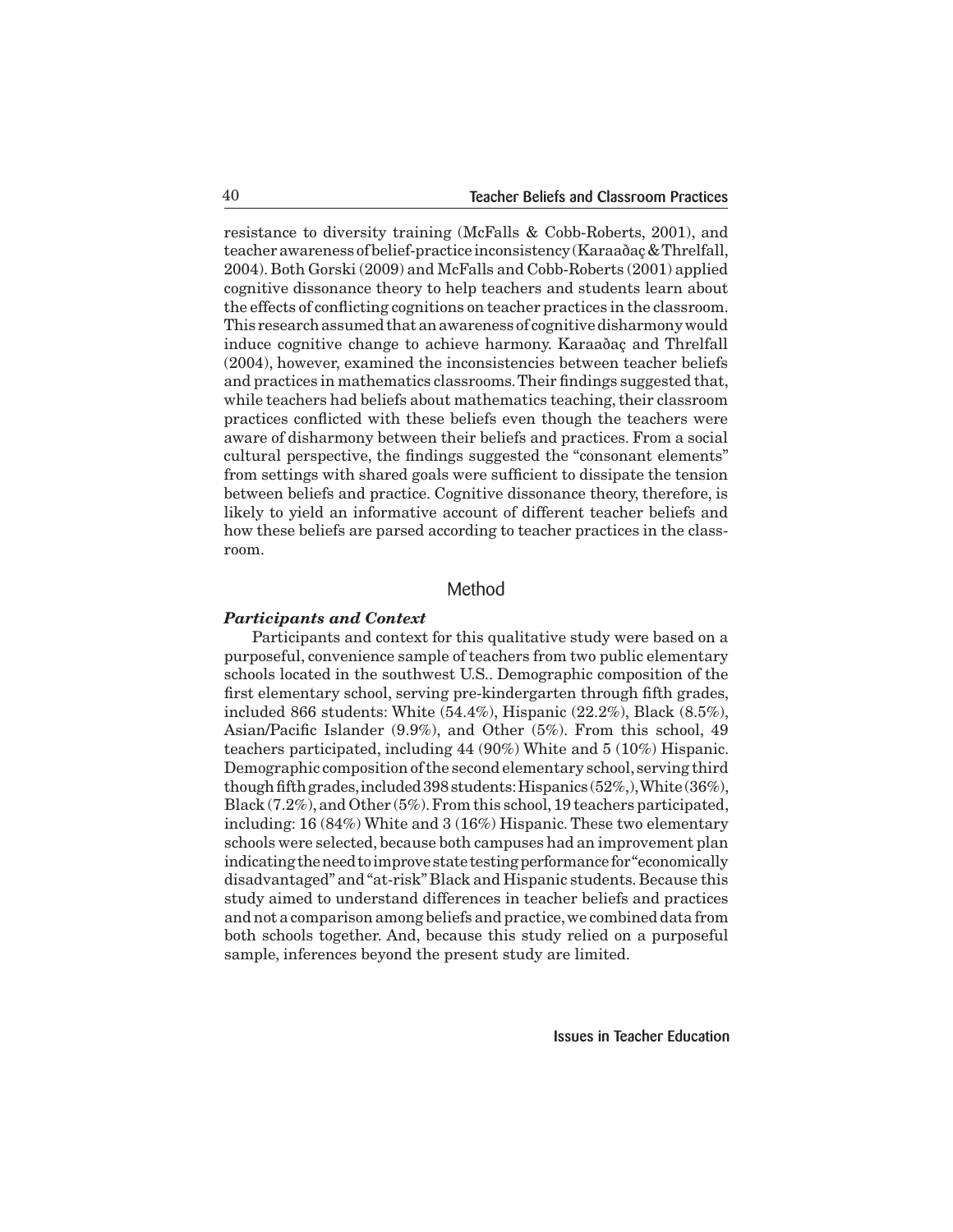#### *Data Collection and Analysis*

 Data were collected by two graduate students, also referred to as participant observers in this study, enrolled in an educational leadership program at a university located in the southwest U.S.. The two students collected the data using teacher surveys and classroom observations at the two elementary schools. This data allowed for a qualitative assessment and comparison between teachers' stated beliefs of culturally proficient teaching and disparities in academic achievement and the association of these beliefs with teacher practices. The survey was constructed based on a literature review of culturally proficient teaching and classroom practices for diverse students. The survey included ten, four-point, Likert-scales items ranging from strongly agree to strongly disagree (e.g., I regularly incorporate my students' background into my instruction) and four openended survey response questions (e.g.,Why do academic disparities exist for students from diverse backgrounds?). The survey was short because teachers' time at school and away from instruction was limited.

 Classroomobservationswereconductedusinganobservationprotocol constructed based on the aforementioned literature review.The purpose of the protocol was to assist in documenting classroom teacher practice for diverse students populations.A total of 14 classroom teachers where observed, including four teachers in third grade, four teachers in fourth grade, and six teachers in fifth grade. Each classroom observation lasted for 45 min and was conducted once due to time constraints. Since teachers' schedules varied,oftentransitioning betweenacademic subjects,the observations took place during language arts and math class.

 Descriptive data from closed-ended part of the survey were calculated. Then, the open-ended survey data and notes from the classroom teacher observations were analyzed using the constant comparative method (Strauss & Corbin, 1998). Relevant data were guided by the research questions. In particular, teacher beliefs were coded according to either deficit beliefs or culturally proficient beliefs while both of these concepts were considered when coding the data from the classroom observations. To code the data, we first created a document with three columns and coding occurred at two successive stages. Open coding occurred by locating relevant phrases, words, or sentences consistent with deficit beliefs, culturally proficient beliefs, and deficit practices and culturally proficient practices. Data were put into the first two columns to represent both beliefs and practices. We color-coded relevant data using the highlighting feature. The second step included axial coding. During axial coding, relevant data were refined by collapsing similar words, phrases, and sentences into groups located in the third column. Selective statements are presented in the findings section.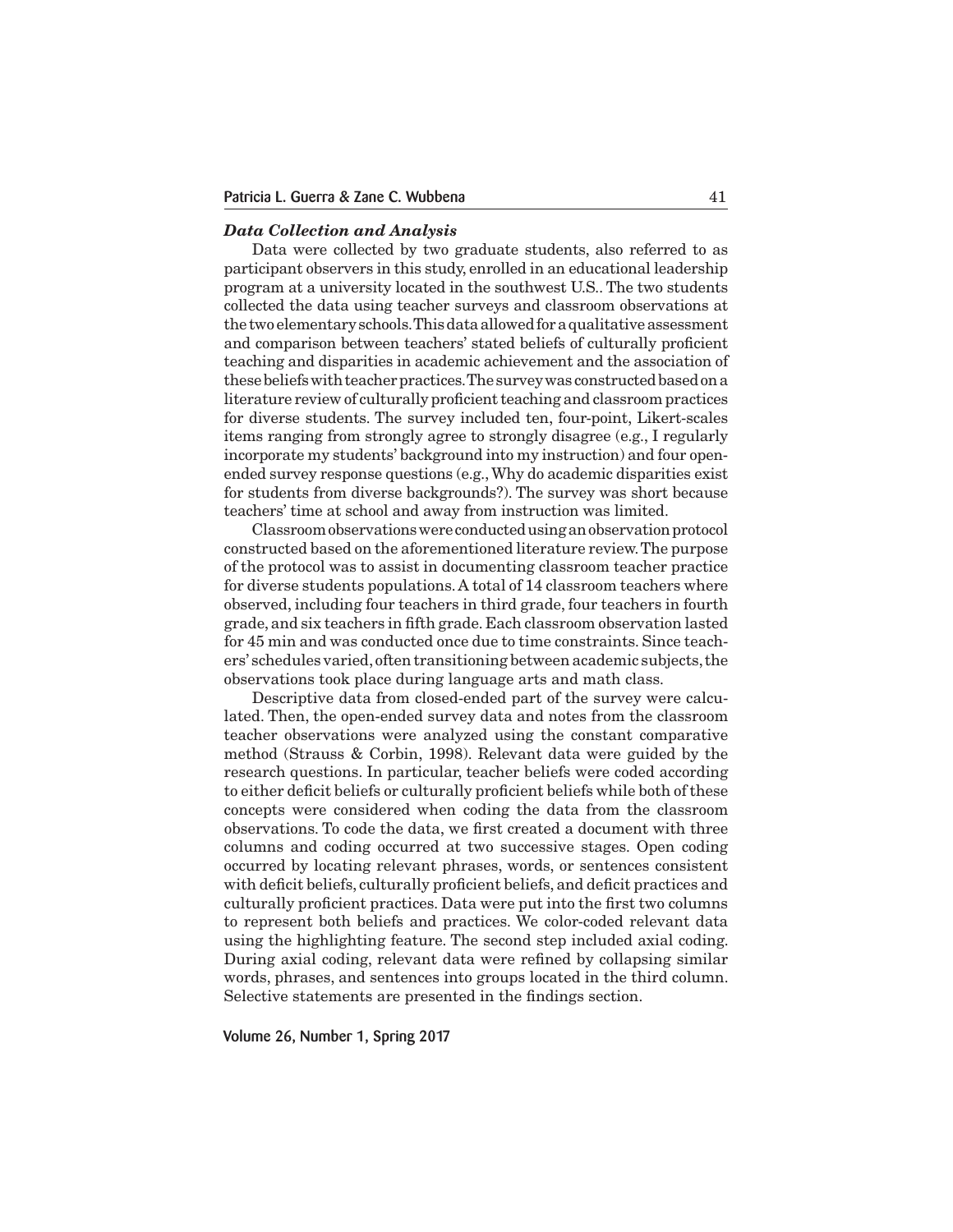### Findings and Discussion

Findings from the analysis have been organized around the first two research questions pertaining to teacher beliefs and teacher practices. For the third research question, we provide a synthesized discussion that combines the findings from the first two research questions, and we interpret these findings in light of the theoretical perspective of cognitive dissonance.

# *RQ1: What Beliefs Do Teachers Hold about Classroom Teaching, including Deficit Beliefs and Culturally Proficient Beliefs about Students from Diverse Populations?*

*Deficit beliefs*. Closed ended survey responses produced descriptive data suggesting teachers expressed deficit beliefs about the academic achievement of diverse student populations. There were five responses listed most often by teachers as the cause of academic disparities for diverse students, which included language spoken in the home of students (42%), students' inadequate background/home life or life experiences (47%), lack of parent education and involvement in the lives of students (37%), and students' behaviors and attitudes at school and in the classroom (37%). Other teachers expressed the beliefs that the parents of students were to blame for the achievement gap between diverse students and their more mainstream peers (48%).

 Open-ended survey responses confirmed responses provided by descriptive data. Findings suggested that teachers were likely to express deficit beliefs about their students when asked to consider the reasons for the academic disparities of students from diverse background. Teacher responses often attributed the causes for the academic deficits to factors beyond the scope of their teaching, but not beyond the scope of student learning.That is, some teachers suggested,"some parents need to be taught how to help their children" while other teachers suggested that academic deficits could be addressed by "additional resources after school." Teachers also attributed the academic deficits of diverse students to the language students' parents speak at home, students' lack of life experiences, parents' lack of formal education, parents' lack of involvement in their children's schooling, and students' behaviors and attitudes in school. Teachers also explained that "students failed their class because they did not work hard enough" and that "some students were more motivated than others," noting a lack of motivation and/or work ethic as a limitation to student success in the classroom and not the result ofteachers not holding expectations for themselves to improve their practice, however, they did note that additional "planning time,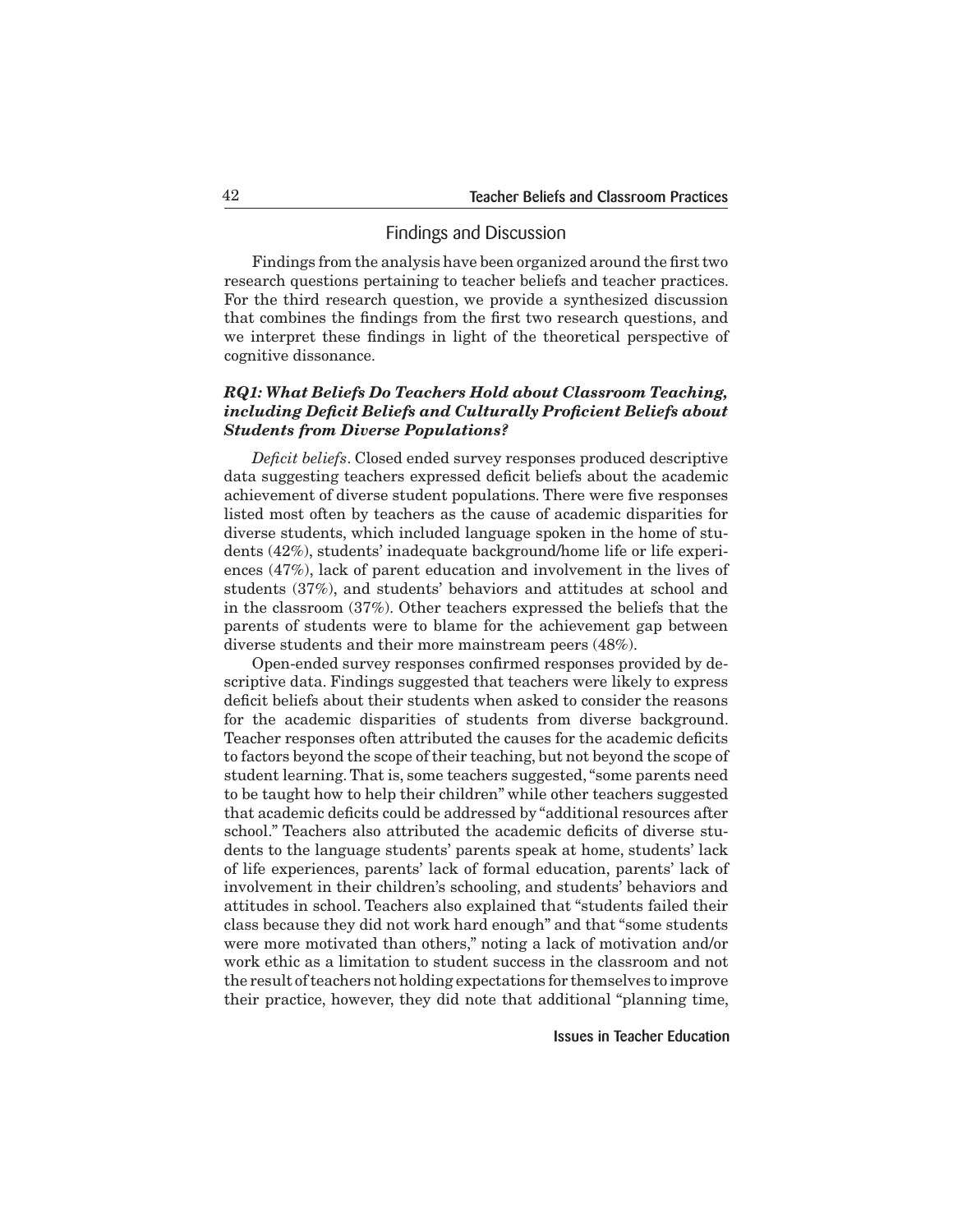smaller classes,[and] more access to technology, and less paperwork and meetings" could help to improve student outcomes. But these suggestions stopped short of implicating ineffective classroom teaching practices as a contributing factor.

*Culturally proficient beliefs*.Descriptivedatafromthe teacher survey suggested teachers also expressed culturally proficient beliefs about teaching students from diverse backgrounds.Teachers expressed beliefs thattheir student-teacher relationship had a significantimpact on their students' academic achievement (92% agreed).Teachers also expressed the beliefs that they incorporated students' background regularly into daily teacher instruction (98% agreed).Teachers believed they adjusted their instruction to meet the needs of all students in the classroom regardless of linguistic, racial/ethnic, and socioeconomic diversity (100% agreed). Teachers believed they incorporated books written by authors from diverse backgrounds in their daily instruction (73% agreed) and lastly, teachers believed they incorporated different perspectives of different backgrounds into daily instruction (90% agreed).

 Open-ended survey responses confirmed responses provided by descriptive data that teachers often expressed culturally proficient beliefs about teaching students from diverse backgrounds.When asked to comment on factors that influenced student success outside the classroom, the teachers expressed the role of strong relationships with students and their families. This finding was widely recognized among the teachers. Teachers also expressed the importance of student-teacher relationships, adjusting instruction to meet the needs of students, and parental involvement as contributing factors to academic success of students from diverse backgrounds. Teachers expressed that they attempted to build parent-teacher relationships through different channels, including emails, sending notes home, and having conversations in person or via phone with students' parents. Teachers also believed they addressed race and ethnicity of students in the classroom.Teachers expressed the belief that they engaged in a wide array of culturally proficient instructional strategies.Many teachers believed they adjusted their instruction to make it culturally relevant for students. They expressed this belief through a laundry list of educational buzzwords and best practices.The instructional strategiesusedbyteachers includedutilizingstudents'prior knowledge and life experiences, allowing for peer interaction through think-pair-share and small groups, using visuals and pictures, giving sentence stems, working on problem based activities, offering cooperative learning opportunities, and other hands-on activities, "as well as sheltered instructional strategies" for English language learners.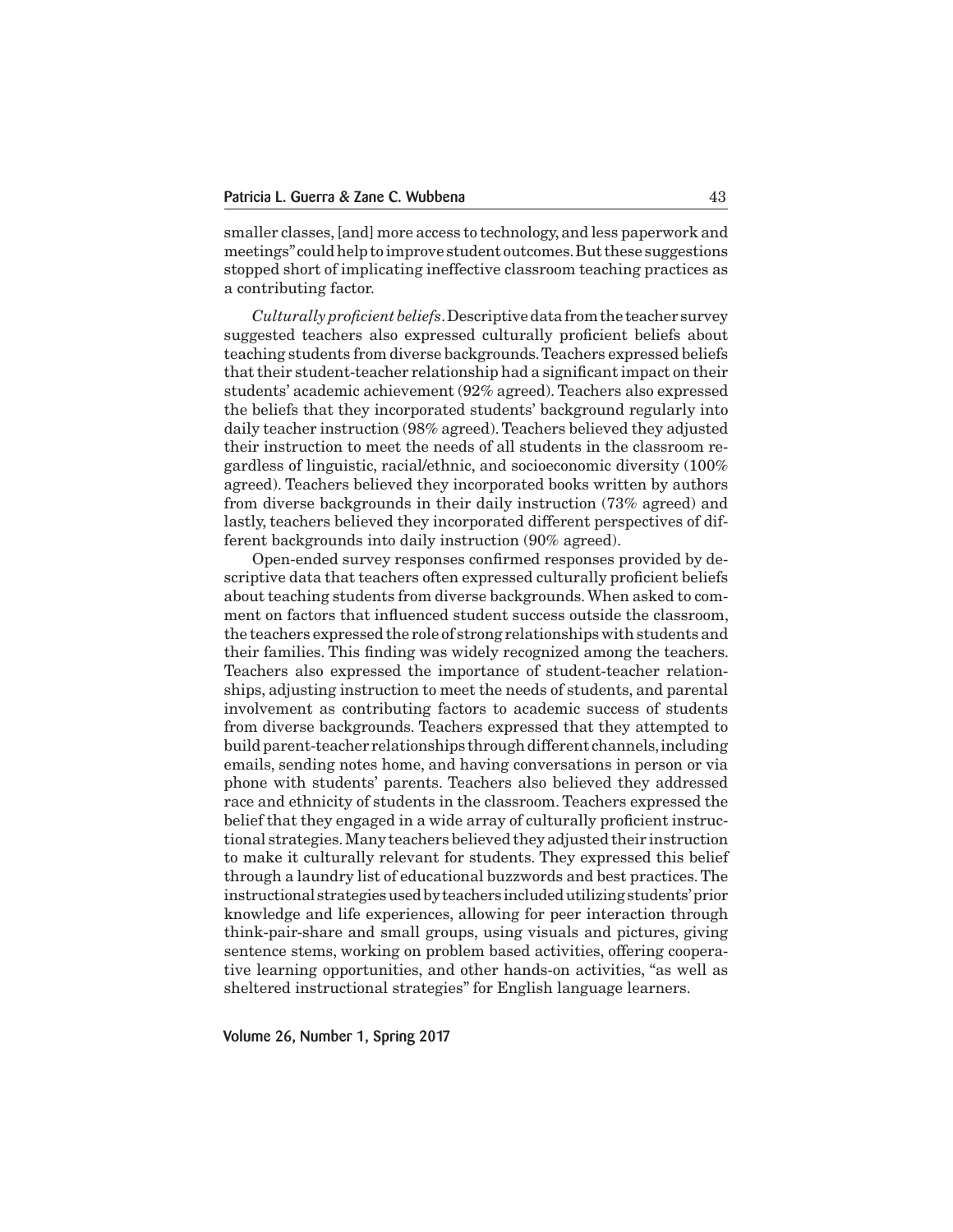### *RQ2: What are the Observed Classroom Practices with Diverse Students?*

 The second research question sought to understand the classroom teaching practices of teachers with diverse student populations. While teachers overall believed that they practiced culturally proficient teaching in their classrooms,data gathered from classroom observations revealed a different story. Observation data sided more with the deficit beliefs about teaching students from diverse backgrounds and only minimally adhered to culturally proficient teaching. For example, classroom instruction among the teachers observed was largely teacher-centered learning. Every class observed began with whole group instruction, and when transitioning to student work, only one teacher allowed students to work in groups. One participant observer noted that "lecture-style instruction where students spent their time seated and listening to the teacher for the majority of the period" was commonplace. Although teachers explained the importance of incorporating differing cultural perspectives, another participant observer explained that, "none of the teachers utilized a different cultural perspective or culturally relevant materials during the observation." Indeed, only two of the teachers observed let students share personal experiences. And, while a strong, positive student-teacher relationship was another factor educators commonly believed to impact student success, the majority of teacherstudent interactions addressed issues of behavior and discipline. There was little evidence of an effort to increase students' attachment to school, as described by Carter (2005), through gaining knowledge of interests, students' life experiences, and family backgrounds to build authentic relationships. Half of the teachers were aware of their language and utilized sheltered instructional strategies more than five instances throughout the observation to ensure the academic input was comprehensible to students. Any student interaction with academic language, however infrequent, came through choral reading vocabulary words with the whole group, or student-to-teacher interaction by answering questions directed to the whole group. Half of the observations did not show any evidence of creating a meaningful or relevant context for the lesson. Only two teachers consistently connected their lessons to the students' experiences by providing real-world examples.

### *RQ3: What Is the Relationship among Culturally Proficient Beliefs, Deficit Beliefs, and Teacher Practices in the Classroom?*

 The last research question addressed the relationship between the findings from the previous two research questions. Figure 1 illustrates a conceptual model of this relationship.That is, the relationship among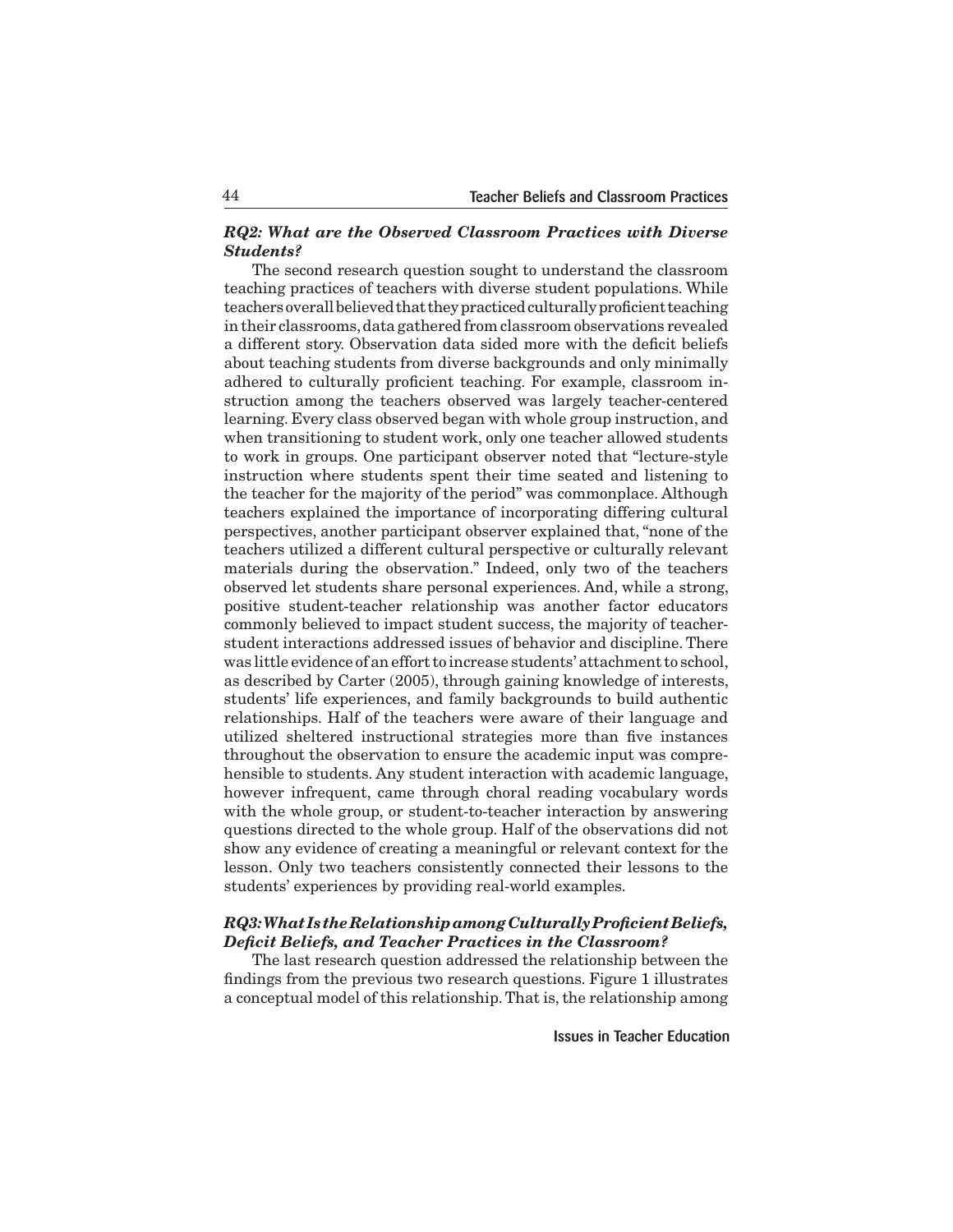culturally proficient beliefs, deficit beliefs, and classroom teaching practices. This model has been constructed through the theoretical lens of cognitive dissonance. This conceptual model suggests dissonance both between culturally proficient beliefs and deficit beliefs and between culturally proficient beliefs and classroom teaching practices, whereas it suggests consonance between deficit beliefs and classroom teaching practice. In other words, while teachers expressed both culturally proficient beliefs and deficit beliefs, classroom practices aligned more with deficit beliefs than with culturally proficient beliefs. How can disconnect between culturally proficient beliefs and deficit beliefs-practices be interpreted?

 Cognitive dissonance theory helps interpret the findings in regard to conflicting beliefs and practice—that is, between teacher beliefs of culturally proficientteaching and teacher deficit beliefs and their associated teaching practices.The theory of cognitive dissonance suggests that individuals strive for cognitive harmony (Festinger, 1957). Disharmony existed between competing or conflicting cognitions (i.e., culturally proficient beliefs vs. deficit beliefs or culturally proficient beliefs vs.teacher practices). These conflicting cognitions influenced teachers to strive for cognitive harmony by adopting either deficit beliefs that were consonant with teacher practices or teacher practices that were consonant with deficit beliefs. In other words, to achieve cognitive harmony, teacher beliefs either influenced teacher practices or teacher practices influenced

### **Figure 1** *Conceptual Model of the Relationship between Teacher Beliefs and Classroom Practices*



Volume 26, Number 1, Spring 2017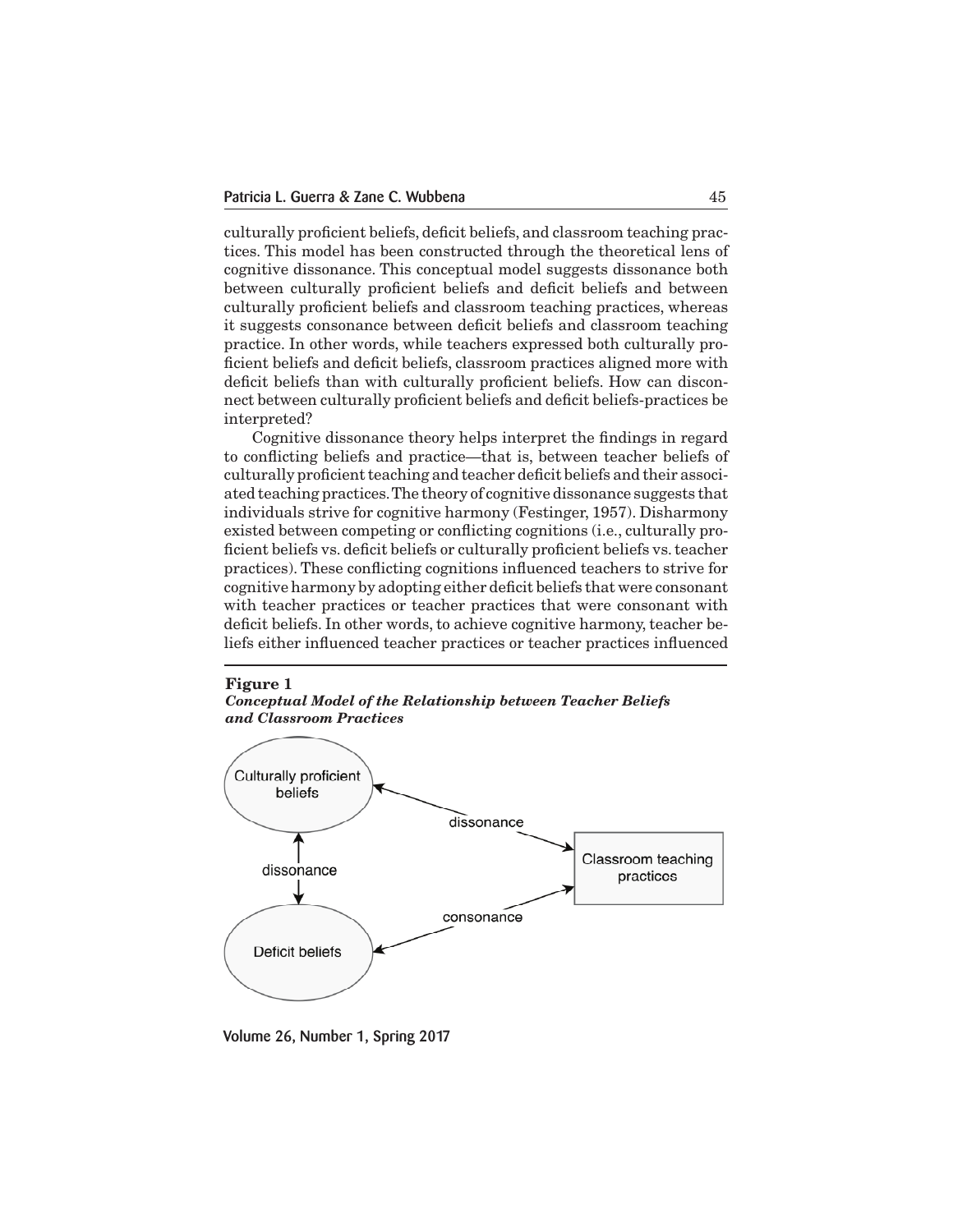deficit beliefs. These findings, however, highlight an important limitation of the study that is directional in nature. The findings do not suggest whether the flow of cognitive change for resolving disharmony occurred from beliefs to practices/behaviors or from practices/behaviors to beliefs. The findings highlight the important role of cognitive dissonance theory for understanding Fang's (1996) consistency-inconsistency problem in the teacher beliefs literature. Consistency and inconsistency of beliefs and practices may rely on one's positionality taken from an assortment of heterogeneous beliefs and their related practices.

 Previous research on teacher beliefs suggest inconsistency between teacher beliefs and teacher practices (Ertmer, Gopalakrishnan, & Ross, 2001; Farrell & Lim, 2005; Farrell & Bennis, 2013; Wilson, Konopak, & Readence, 1991). However, teachers' deficit beliefs were found to be consistent with classroom teaching practices, whereas culturally proficient beliefs were found to not be associated with consonant practices. This finding suggests teachers held heterogeneous beliefs but not heterogeneous practices. This finding also supports other research suggesting teacher beliefs were consistent with associated teacher practices (Czerniak & Lumpe, 1996; Fang, 1996; Vacc & Bright, 1999; Wilson & Wineburg, 1988).Therefore, this study contributes to mediating the different findings of previous research that suggests consistency and inconsistency between teacher beliefs and teacher practices. These findings, however, are limited because this study could not identify whether teachers were aware ofthe inconsistency between their beliefs and practices (Karaaðaç & Threlfall,  $2004$ ). But, the findings do support the importance of cognitive dissonance training for teachers (Gorski, 2009), especially when this training is integrated with diversity training (McFalls & Cobb-Roberts,  $2001$ ) and deficit thinking as an influencing factor on classroom teaching practices (Nelson & Guerra, 2014).

 Drawing on Festinger's (1957) seminal theoretical perspective of cognitive dissonance, one way individuals may alleviate dissonance is by adding a "consonant element." It is likely that this consonant element, when considering teacher beliefs and practice, related to the more central teacherbeliefs-practices thatwereweightier (Munby,1982).Becausethese weightier beliefs and practices should be considered more central, they may be more influential and likely to be influenced by the school/classroom and policy context (Au, 2007, 2009; Rokeach, 1968; Pajares, 1992; Watanabe, 2007, Yamashita, 2011). For example, teachers may express beliefs emphasizing the importance of culturally proficient teaching for diverse student populations while their practices in the classroom align with the pressures of high-stakes testing environments, making teachers' decision making and judgments ripe with contradictions that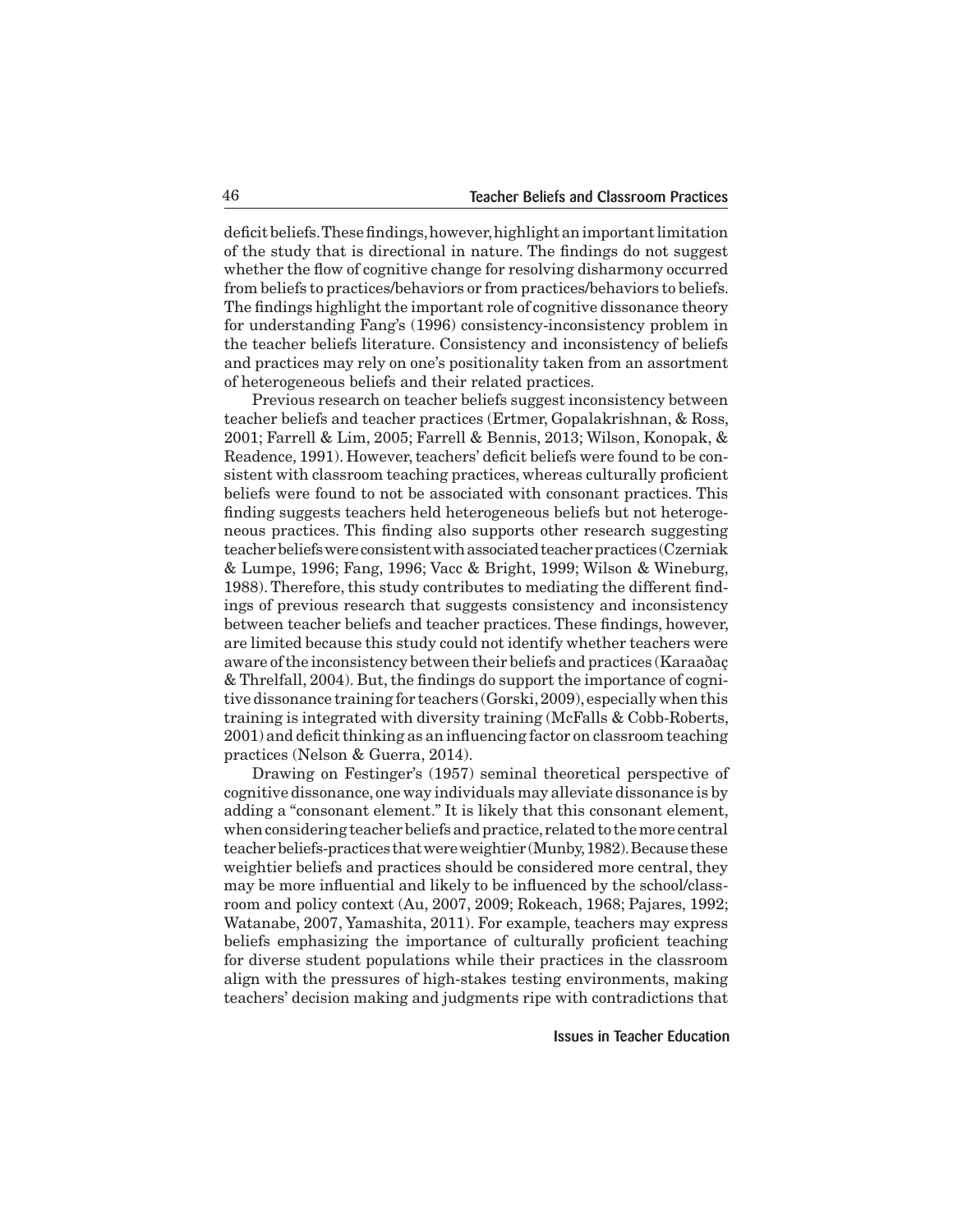must be sorted through. Sorting through these contradictions produces consequences for diverse student populations (Darder & Torres, 2004) related to deficit beliefs and associated practices.

 In general, this research brings to light the role of educational reforms—based on outputs and originally considered a means for reducing educational inequality—in exacerbating educational inequality for diverse student populations (Carey, 2014; Hursh, 2007; Jenning & Sohn, 2014). Contrary to the policy goals of high-stakes testing for reducing academic disparities, research suggests the educational policy context of the high-stakes testing environment contributed to beliefs and practices that drive educational inequality (Au, 2007; Carey, 2014; Hursh, 2007; Jenning & Sohn, 2014). In addition, high-stakes standardized testing environments have led to "control over classroom practice, placing particular limits on the types of student learner identities deemed legitimate within testing environments" (Au, 2009, p. 66). Golann (2015), for example, noted that market-based educational reforms, like charter schools, have been found to depend on the reproduction of academic disparities while simultaneously claiming to work toward reducing these academic disparities for diverse student populations.

# Conclusion

 In conclusion, we examined teacher beliefs of cultural proficiency and deficit thinking about students from diverse backgrounds. Then we examined classroom-teaching practices to understand how these beliefs were parsed according to teacher practices. By considering the classroom and policy context, our findings suggested that deficit beliefs aligned more with classroom practices than did culturally proficient beliefs. Thus, heterogeneous beliefs produced a consistency-inconsistency mix associated with teacher practices.That is, we illustrated that teachers exhibited heterogeneity in their beliefs that initially appeared inconsistent with practices, but these practices were actually consistent with deficit beliefs. Cognitive dissonance theory served as an invaluable perspective to help explain the disjoint between conflicting beliefs and practices and, therefore, the findings echoed the call that "educators must help teachers understand how to cope with the complexities of classroom life and how to apply theory within the constraints imposed by those realities" (Fang, 1999, p. 59).

 There are both practical implications and future areas of research that should also be considered. Teachers may benefit from professional development and/or pre-service training that integrates a triad approach, considering the classroom/policy context, culturally proficient and deficit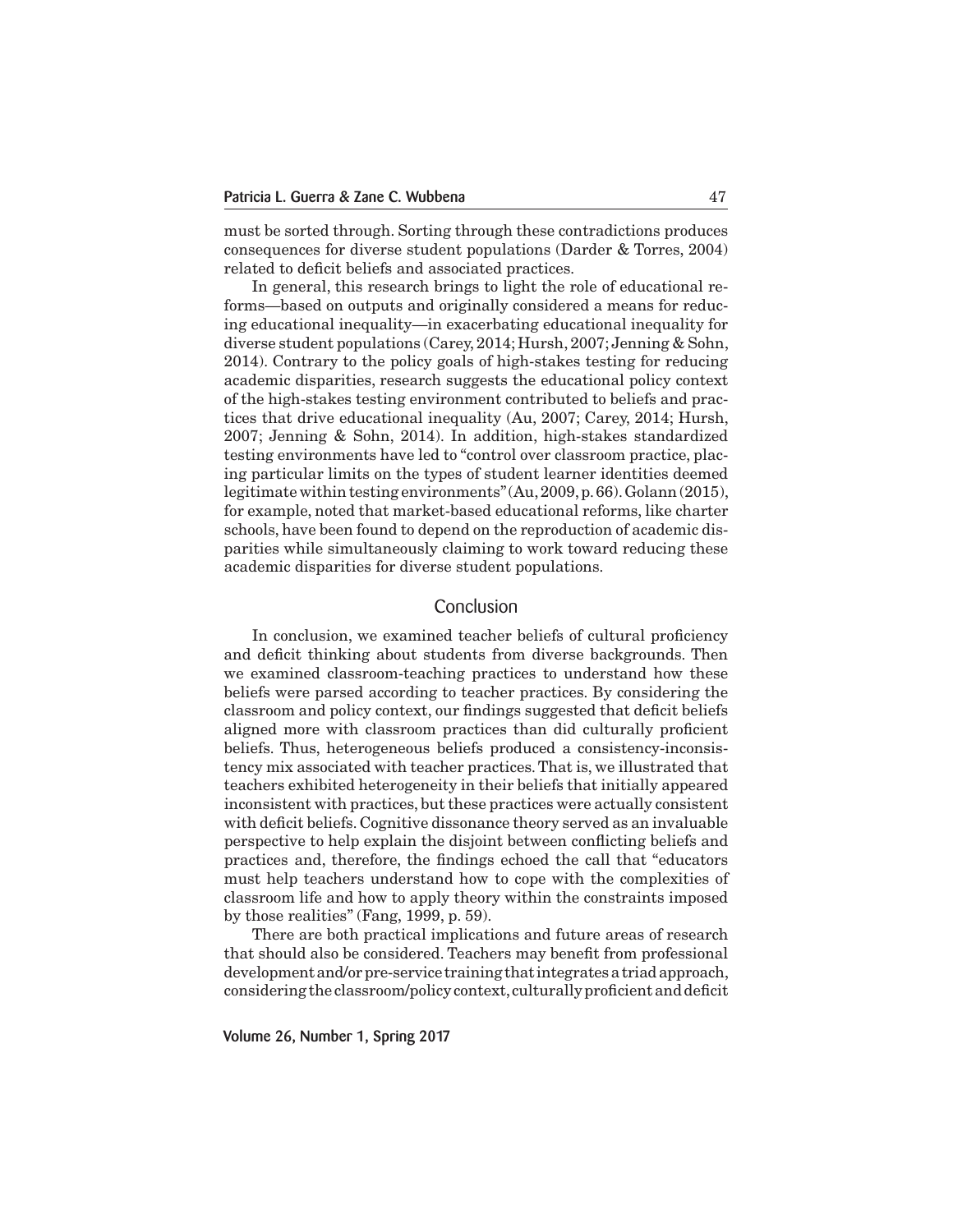beliefs-practices, and the role of cognitive dissonance for understanding the contradictions in teachers' belief-behavior system. Future research, however, should aim to address the numerous limitations discussed throughout this article. It is important to be cautious when attempting to generalize the findings from this study. This study can be used as a stepping-stone for more in-depth investigation and nuanced understandings of teacher beliefs and practices.While further qualitative research can help to provide a better understanding of teachers knowing one thing, but doing something else, the conceptual model presented in this study could be used for quantitative analysis, either through multiple regression analysis or by developing a path analysis model.

# References

- Acharya, A., Blackwell, M., & Sen, M. (2015). Explaining attitudes from behavior:A cognitive dissonance approach. *HKS Faculty Research Working Paper Series*.Retrievedfromhttps://research.hks.harvard.edu/publications/workingpapers/Index.aspx
- Aronson,B.,& Laughter,J.(2015).The theory and practices of culturally relevant education: A synthesis of research across content areas. *Review of Educational Research, 20*(10), 1-44. doi:10.3102/0034654315582066
- Au, K. H., & Blake, K. M. (2003). Cultural identity and learning to teach in a diverse community:Findings from a collective case study.*Journal of Teacher Education, 54*(3), 192-205.
- Au,W.(2007).High-stakes testing and curricular control:A qualitative metasynthesis. *Educational Researcher, 36*(5), 258-267. Retrieved from http://www. jstor.org/stable/30137912
- Au, W. (2009). High-stakes testing and discursive control: The triple bind for non-standard student identities. *Multicultural Perspectives, 11*(2), 65-71. doi:10.1080/15210960903028727
- Bandura, A. (1986). *Social foundations of thought and action: A social cognitive theory*. Englewood Cliffs, NJ: Prentice-Hall.
- Banks, J.A., & Banks-McGee, C.A. (2007). *Multicultural education: Issues and perspectives*. Hoboken, NJ: Wiley.
- Bruner, J. (1996).*The culture of education*. Cambridge, MA: Harvard University Press.
- Bui, Y. N., & Fagan, Y. M. (2013). The effects of an integrated reading comprehension strategy: A culturally responsive teaching approach for fifth-grade students' reading comprehension. *Preventing School Failure, 57*, 59-69. doi:10.1080/1045988X.2012.664581
- Carey, R. L. (2014). A cultural analysis of the achievement gap discourse: Challenging the language and labels used in the work of school reform. *Urban Education, 49*(4), 440-468. doi:10.1177/0042085913507459
- Carter, P. (2005). *Keepin' it real: School success beyond Black and White*. New York, NY: Oxford University Press.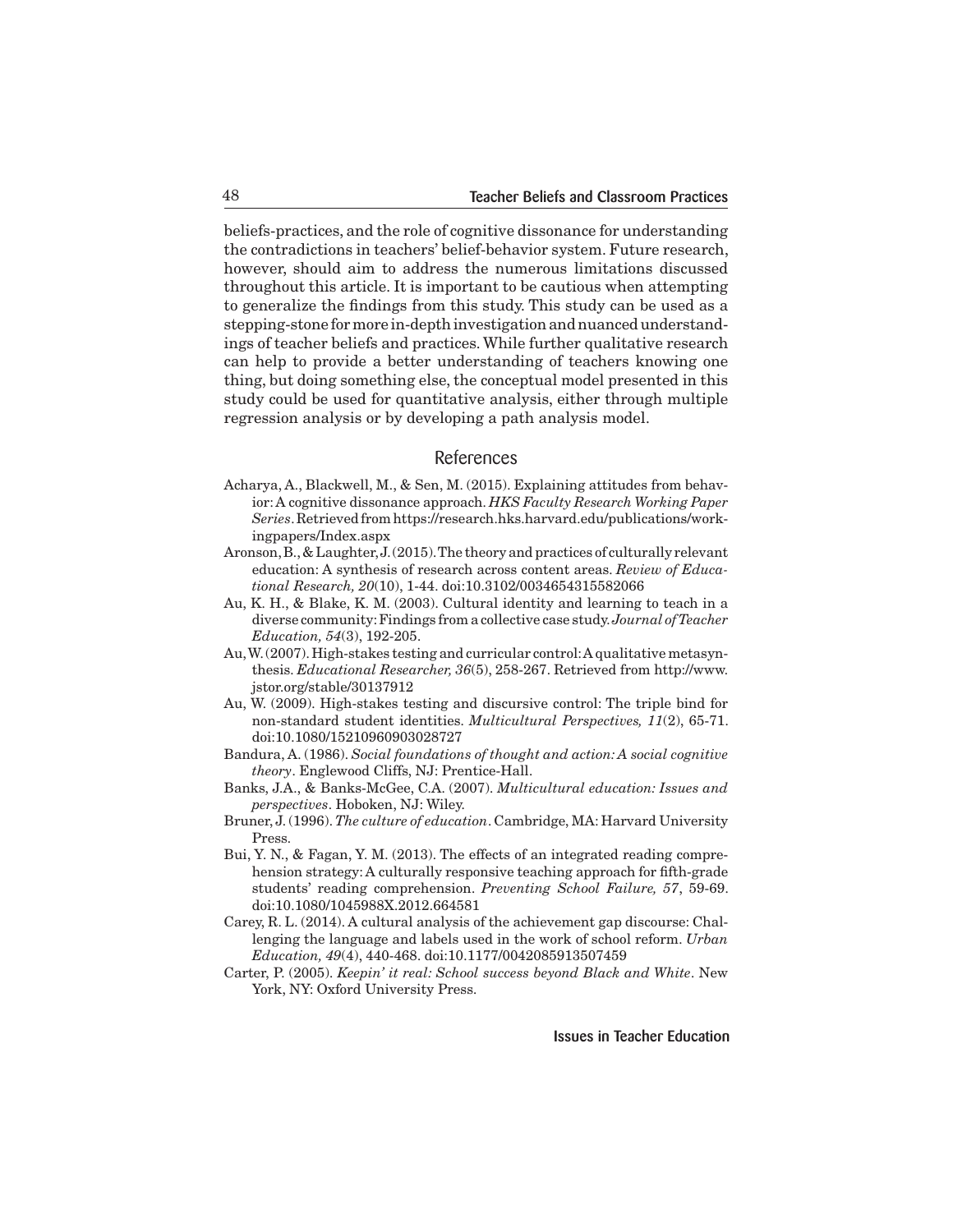- Choi,Y.(2013).Teaching social studies for newcomer English language learners: Toward culturally relevant pedagogy. *Multicultural Perspectives, 15*, 12-18. doi:10.1080/15210960.2013.754640
- Cooper, J. (2007). *Cognitive dissonance: Fifty years of a classic theory*. Los Angeles, CA: Sage.
- Cummins, J. (2001). Empowering minority students: A framework for intervention. *Harvard Educational Review, 71*(4), 649-675.
- Czerniak, C. M., & Lumpe, A.T. (1996). Relationship between teacher beliefs and science education reform. *Journal of Science Teacher Education, 7*, 247-266.
- Darder, A., & Torres, R. D. (2004). *After race: Racism after multiculturalism*. New York, NY: New York University Press.
- Dimick, A. S. (2012). Students' empowerment in an environmental science classroom:Toward a framework for social justice science education. *Science Education, 96*, 990-1012. doi:10.1002/sce.21035
- Ertmer, P.A., Gopalakrishnan, S., & Ross, E. M. (2001).Technology-using teachers: Comparing perceptions of exemplary technology use to best practice. *Journal of Research on Technology in Education, 33*(5), 1-39. Retrieved from http://www.edci.purdue.edu/ertmer/docs/AERA\_2000.pdf
- Evans, R. (2005). Reframing the achievement gap. *Phi Delta Kappan, 86*(8), 582-589. doi:10.1177/003172170508600806
- Fang,Z.(1996).Areviewof researchonteacher beliefsandpractices.*Educational Research, 38*(1), 47-65. doi:10.1080/0013188960380104
- Farrell, T. S. C., & Bennis, K. (2013). Reflecting on ESL teacher beliefs and classroom practices: A case study. *RELC Journal, 44*(2), 163-176. doi:10.1 177/0033688213488463
- Farrell, T. S. C., & Lim P. C. P. (2005). Conceptions of grammar teaching: A case study of teachers' beliefs and classroom practices. *TESL-EJ, 9*(2), 1-13.
- Festinger, L. (1957). *A theory of cognitive dissonance*. Stanford, CA: Stanford University Press.
- Gay, G. (2010). *Culturally responsive teaching: Theory, research, and practice* (2nd ed.). New York, NY: Teachers College Press.
- Golann, J. W. (2015). The paradox of success at a no excuses school. *Sociology of Education, 88*(2), 103-119. doi:10.1177/0038040714567866
- Gorski, P. (2009). Cognitive dissonance as a strategy in social justice teaching. *Multicultural Education, 17*(1), 54–57.
- Guerra, P., & Nelson, S. W. (2009). Changing professional practice requires changing beliefs. *Phi Delta Kappan, 90*(5), 354-359. doi:10.1177/0031721 70909000509
- Hubert,T.L.(2013).Learners ofmathematics:Highschool students'perspectives of culturally relevant mathematics pedagogy. *Journal of African American Studies, 18*, 324-336. doi:10.1007/s12111-013-9273-2
- Hursh, D. (2007). Exacerbating inequality: The failed promise of the *No Child Left Behind Act*. *Race Ethnicity and Education, 10*(3), 295-308. doi:10.108 0/13613320701503264
- Hussar, W. J., & Bailey, T. M. (2016). *Projections of education statistics to 2023* (NCES 2015-073). U.S. Department of Education, National Center for Education Statistics. Washington, DC: U.S. Government Printing Office.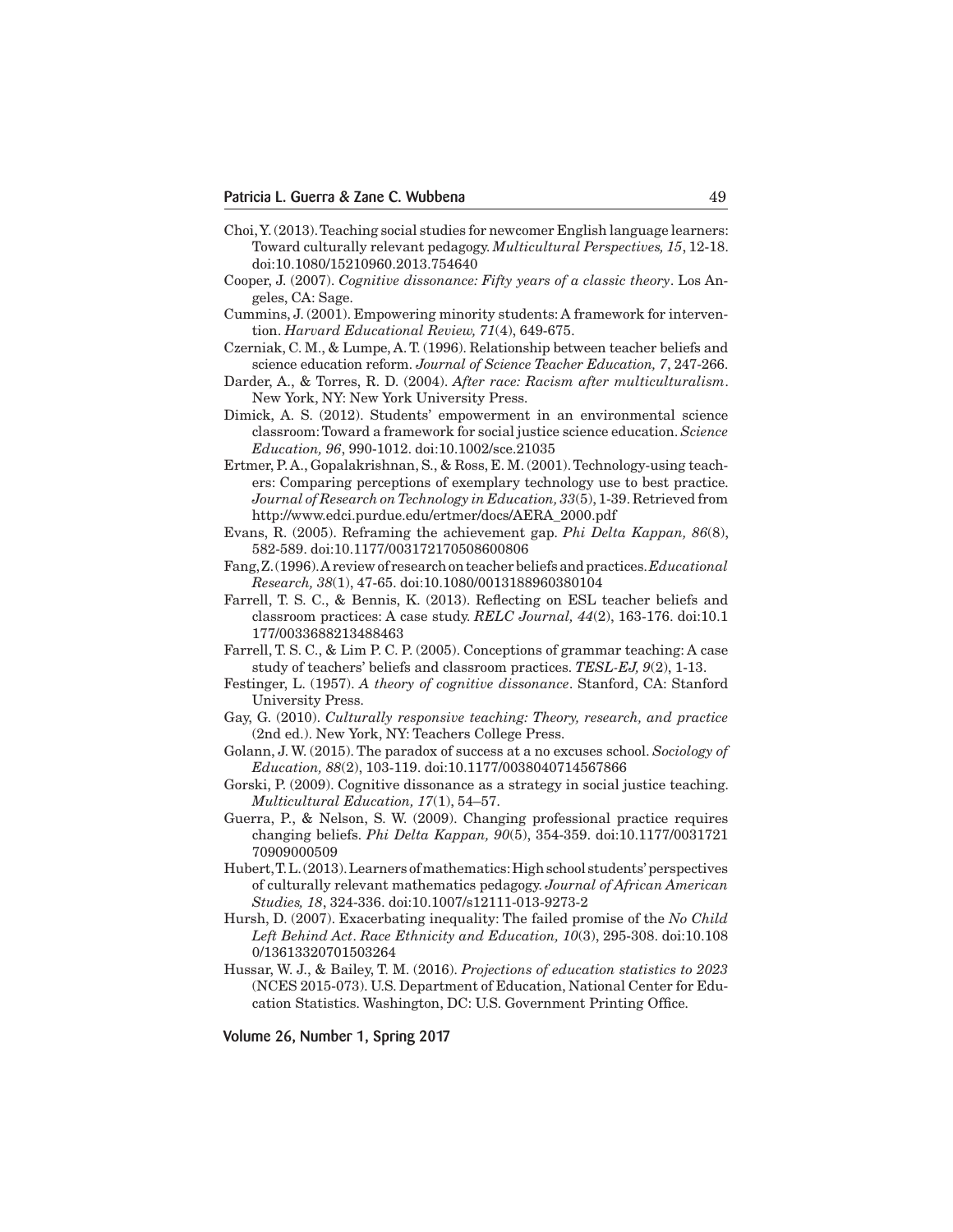- Jenning, J., & Sohn, H. (2014). How proficiency-based accountability systems affect inequality in academic achievement. *Sociology of Education, 87*(2), 125-141.
- Kagan, D. M. (1992). Implications of research on teacher belief. *Educational Psychologist, 27*(1), 65-90.
- Karaaðaç, M. K., & Threlfall, J. (2004).The tension between teacher beliefs and teacher practice: The impact of the work setting. *International Group for the Psychology of Mathematics Education, 3*, 137-144.
- Kilgore, K., Ross, D., & Zbikowski, J. (1990). Understanding the teaching perspectives of first-year teachers. *Journal of Teacher Education, 41*(1), 28-38.
- Ladson-Billings, G. (2014). Culturally relevant pedagogy 2.0:A.K.A.:The remix. *Harvard Educational Review, 84*(1), 74-84.
- Lindsey, R. B., Robins, K. N., & Terrell, R. D. (1999). *Cultural proficiency: A manual for school leaders*. Thousand Oaks, CA: Corwin Press.
- Lopez, F. A. (2016). Culturally responsive pedagogies in Arizona and Latino students achievement? *Teachers College Record, 18*(5), 1-28.
- McFalls,E.L.,&Cobb-Roberts,D.(2001).Reducingresistancetodiversitythrough cognitivedissonance instruction:Implications for teacher education.*Journal of Teacher Education, 52*(2), 164-172. doi:10.1177/0022487101052002007
- Munby, H. (1982). The place of teachers' beliefs on research on teacher thinking and decision making, and an alternative methodology. *Instructional Science, 11*, 201-225.
- Nelson, S. W., & Guerra, P. (2014). Educator beliefs and cultural knowledge: Implications for school improvement efforts. *Educational Administration Quarterly, 50*(1), 67-95. doi:10.1177/0013161X1348859
- Pajares, M. F. (1992). Teachers' beliefs and educational research: Cleaning up a messy construct. *Review of Educational Research, 62*(3), 307-332. doi:10.3102/00346543062003307
- Perlovsky, L. (2013). A challenge to human evolution—cognitive dissonance. *Frontiers in Psychology, 4*, 1-3. doi:10.3389/fpsyg.2013.00179
- Pohan, C. A. (1996). Pre-service teachers' beliefs about diversity: Uncovering factors leading to multicultural responsiveness. *Equity & Excellence in Education, 29*(3), 62-69. doi:10.1080/1066568960290310
- Quiocho, A. M. L., & Daoud, A. M. (2006). Dispelling myths about Latino parent participation in schools. *The Educational Forum, 70*(3), 255-267. doi:10.10 80/00131720608984901
- Rokeach, M. (1968). *Belief, attitudes, and values: A theory of organization and change*. San Francisco, CA: Jossey-Bass.
- Sleeter, C. (2001). Preparing teachers for culturally diverse schools: Research and the overwhelming presence of Whiteness. *Journal of Teacher Education, 52*(2), 94-106.
- Snyder, T. D., de Brey, C., & Dillow, S. A. (2016). *Digest of education statistics 2014* (NCES 2016-006). National Center for Education Statistics, Institute of Education Sciences, U.S. Department of Education. Washington, DC.
- Souto-Manning,M.,& Swick,K.(2006).Teachers' beliefs aboutparent andfamily involvement:Rethinkingour familyinvolvementparadigm.*Early Childhood Education Journal, 34*(2), 187-193. doi:10.1007/s10643-006-0063-5